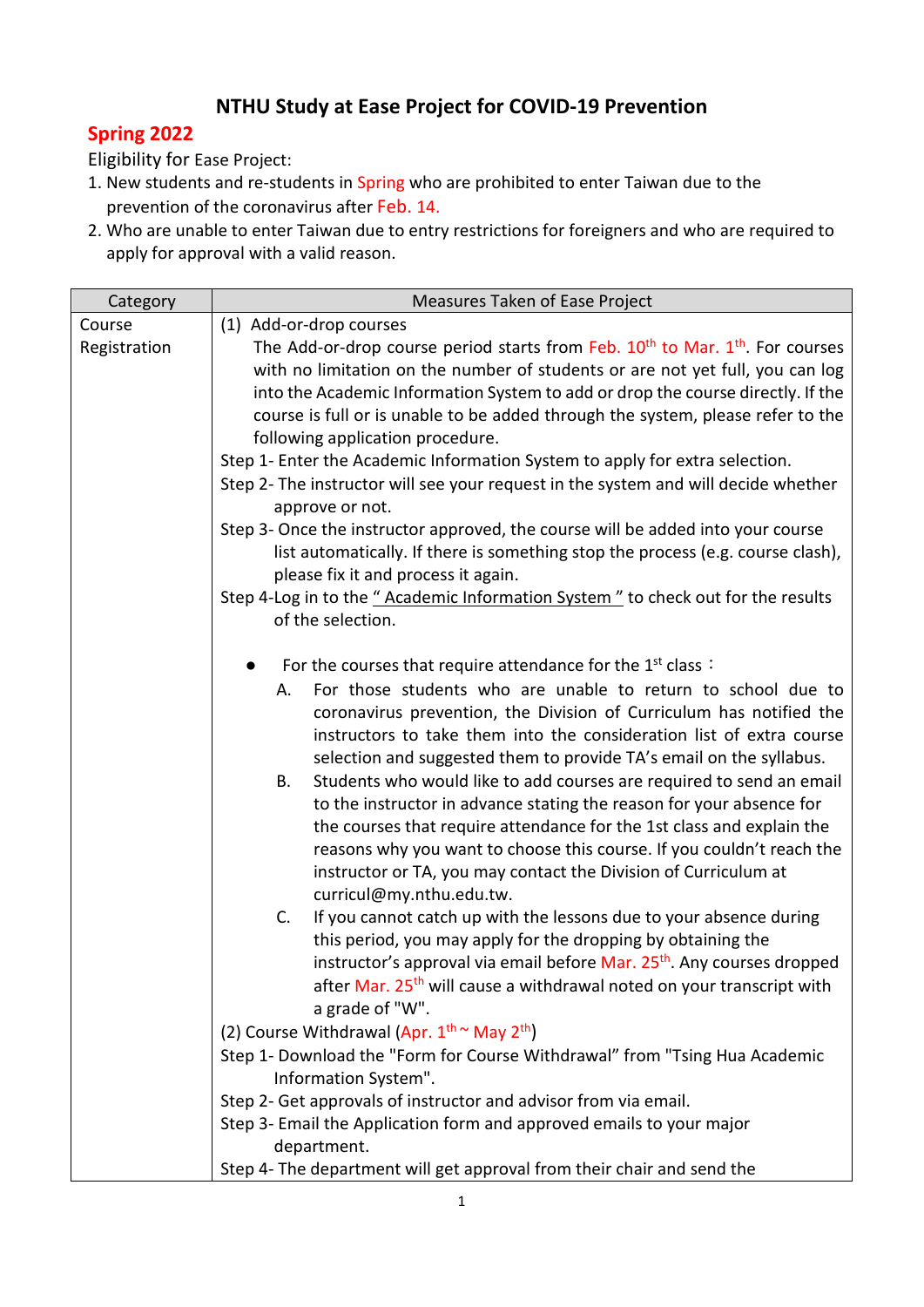|                | documents to the Division of Curriculum before May 2 <sup>th</sup> .                   |
|----------------|----------------------------------------------------------------------------------------|
|                | Step 5- Log in to the "Students' Inquiry System" to check out for the results of       |
|                | course withdrawal.                                                                     |
|                |                                                                                        |
|                | (3) Underload (taking less than 9 credits or 16 credits: 9 for the senior students and |
|                |                                                                                        |
|                | 16 for the freshman, sophomore, and junior students) Application                       |
|                | Underload application is available with the permission of the advisor and the          |
|                | department director.                                                                   |
|                | Step 1- Download the "Underload Application Form" from the Division of                 |
|                | Curriculum website at http://curricul.site.nthu.edu.tw/                                |
|                | Step 2- Get approval from your academic advisor via email.                             |
|                | Step 3- Send the approved email and your application form to your major                |
|                | department.                                                                            |
|                | Step 4-The department will get approval from the chair and send the documents to       |
|                | the Division of Curriculum before the last day of Add-or-drop Selection or             |
|                | Course Withdrawal.                                                                     |
|                | Step 5- Log in to the "Students' Inquiry System" to check out for the result of the    |
|                | underload application.                                                                 |
| Registration   | Students who meet the eligibility for Ease Project can postpone their registration     |
| and Payment    | and payment until Mar. 25 <sup>th</sup> , 2022 at the longest.                         |
|                | Undergraduate students can apply for the underload due to pandemic prevention          |
|                | so that they are not limited to the minimum required credits for each semester.        |
|                | After the withdrawal deadline, students who take less than 9 credits should pay        |
|                | credits fees according to the standards of the college fees while students who take    |
|                | more than 10 credits are charged for full tuition fees.                                |
| Course         | (1) Students should contact the instructors to discuss issues such as course           |
| Implementation | connection and self-learning.                                                          |
| Methods        | (2) Instructor need to provide distance education for those students who cannot        |
|                | come to class due to the COVID-19 prevention. With the consent of the                  |
|                | instructor, the teaching assistant may upload the course content or video files        |
|                | to the school's e-Learning platform within one week after the course. Online           |
|                | courses are limited for students enrolled to watch and study online. Evaluation        |
|                | method is determined by the instructor. If an online course is not available,          |
|                | please contact the instructor to arrange a teaching assistant to assist in a           |
|                | make-up class or supplementary study.                                                  |
|                |                                                                                        |
| Examination    | When students are unable to attend courses or examinations due to COVID-19             |
|                | prevention, their instructors can take flexible measures to evaluate their             |
|                | achievement according to the nature and content of each subject, such as make-         |
|                | up examinations. The make-up examination will be regarded as a formal                  |
|                | examination.                                                                           |
| Leave of       | Students who cannot attend classes due to coronavirus prevention of Home<br>(1)        |
| absence        | Isolation or Home Quarantine, please apply for a leave of absence and contact          |
|                | the instructor yourself, and stating the reason for your absence.                      |
|                | Division of Curriculum will notify the instructor, not counting student's<br>(2)       |
|                | absence, not be limited by the rules of final score deduction either based on          |
|                | the name list from the Division health and Service, Office of Global Affairs and       |
|                | Division of General Student Affairs.                                                   |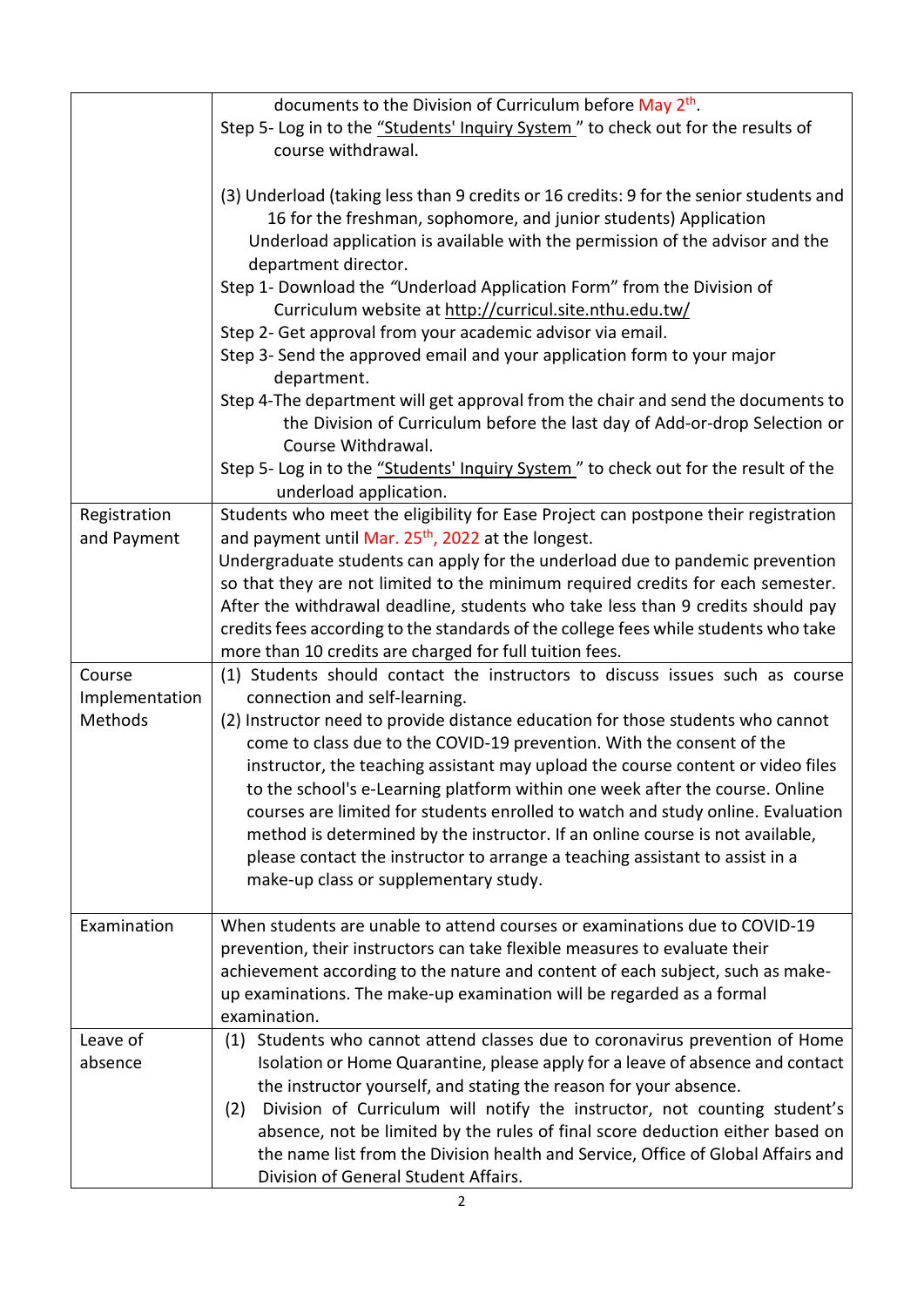| Suspension and          | (1) Students who meet the eligibility for Ease Project can apply for COVID-19-                                                                       |
|-------------------------|------------------------------------------------------------------------------------------------------------------------------------------------------|
| Withdrawal              | prevention suspension. The COVID-19-prevention suspension will not be                                                                                |
|                         | counted into the suspension period promulgated in NTHU Academic                                                                                      |
|                         | Regulations. Please finish all application procedures before Mar. 25th, 2022 at                                                                      |
|                         | the latest. They don't need to pay any tuition and credit fees. However,                                                                             |
|                         | students who want to keep all learning records are not allowed to apply for                                                                          |
|                         | suspension and have to pay full tuition and credit fees.                                                                                             |
|                         | How to apply:                                                                                                                                        |
|                         | Website of Division of Registration $\rightarrow$ Forms $\rightarrow$ Frequent Forms for enrolled                                                    |
|                         | students and new students, download the application form of "Leave of                                                                                |
|                         | absence/Withdrawn". After completing the form, please email it directly to                                                                           |
|                         | the staff member who is in charge of your department or institute. Please refer                                                                      |
|                         | to the following website for the contact details:                                                                                                    |
|                         | http://registra.site.nthu.edu.tw/p/412-1211-16188.php?Lang=en                                                                                        |
|                         | (2) If students are seriously affected by this pandemic mentally and physically and                                                                  |
|                         | will be expelled from school as a result, they can provide a certificate of                                                                          |
|                         | diagnosis to be exempted from the punishment upon being approved.                                                                                    |
| <b>Other Rights</b>     | (1) For Dual Degree Students: If students would like to keep their dual degree                                                                       |
|                         | program, NTHU will negotiate with their host university and keep their eligibility                                                                   |
|                         | for dual degree Scholarships.                                                                                                                        |
|                         | (2) For Exchange Student:                                                                                                                            |
|                         | NTHU will help student to negotiate with Oversea University Partners for the                                                                         |
|                         | eligibility of exchange student. However, oversea University Partners reserve                                                                        |
|                         | the right to retain or terminate the eligibility of exchange student.                                                                                |
| Counseling              | (1) The instructor may arrange a teaching assistant to assist in a make-up class or                                                                  |
| Department<br>from NTHU | supplementary study. The department can apply for Graduate Scholarship<br>from the office of academic affairs for TA payment.                        |
|                         | (2) NTHU will provide a single contact window for counseling and track the                                                                           |
|                         | students' mental and physical condition and learning situation.                                                                                      |
|                         | (3) To protect student privacy, school will administrate student education in line                                                                   |
|                         | with relevant regulations and pays attention to the protection of personal                                                                           |
|                         | confidentiality.                                                                                                                                     |
| Scholarship             | (1) Scholarship for mainland China Student, NTHU President Scholarship retention                                                                     |
|                         | can be applied to recipients of NTHU scholarships during study suspension due                                                                        |
|                         | to coronavirus prevention. Students can continue to receive the scholarship                                                                          |
|                         | after a schooling resumption.                                                                                                                        |
|                         | (2) NTHU International Student Scholarship retention can be applied to recipients                                                                    |
|                         | of NTHU scholarships during study suspension due to coronavirus prevention.                                                                          |
|                         | Students can continue to receive the scholarship after a schooling resumption.                                                                       |
|                         | (After a year, students have to reapply for the next academic year.)                                                                                 |
|                         | (3) If students are unable to return to the school to apply for transcripts of                                                                       |
|                         | semester grades required by the scholarship application due to pandemic                                                                              |
|                         | prevention, the Registrar Division will provide a copy to the scholarship office.                                                                    |
| Others                  | Those who are under quarantine or conduct self-health management based on                                                                            |
|                         | the name list from the Division health and Service after the school begins may                                                                       |
|                         | apply the following scheme.                                                                                                                          |
|                         | (1) For course enrollment, please refer to "Course Registration".<br>(2) Please apply for leave and contact the instructor yourself, and stating the |
|                         |                                                                                                                                                      |